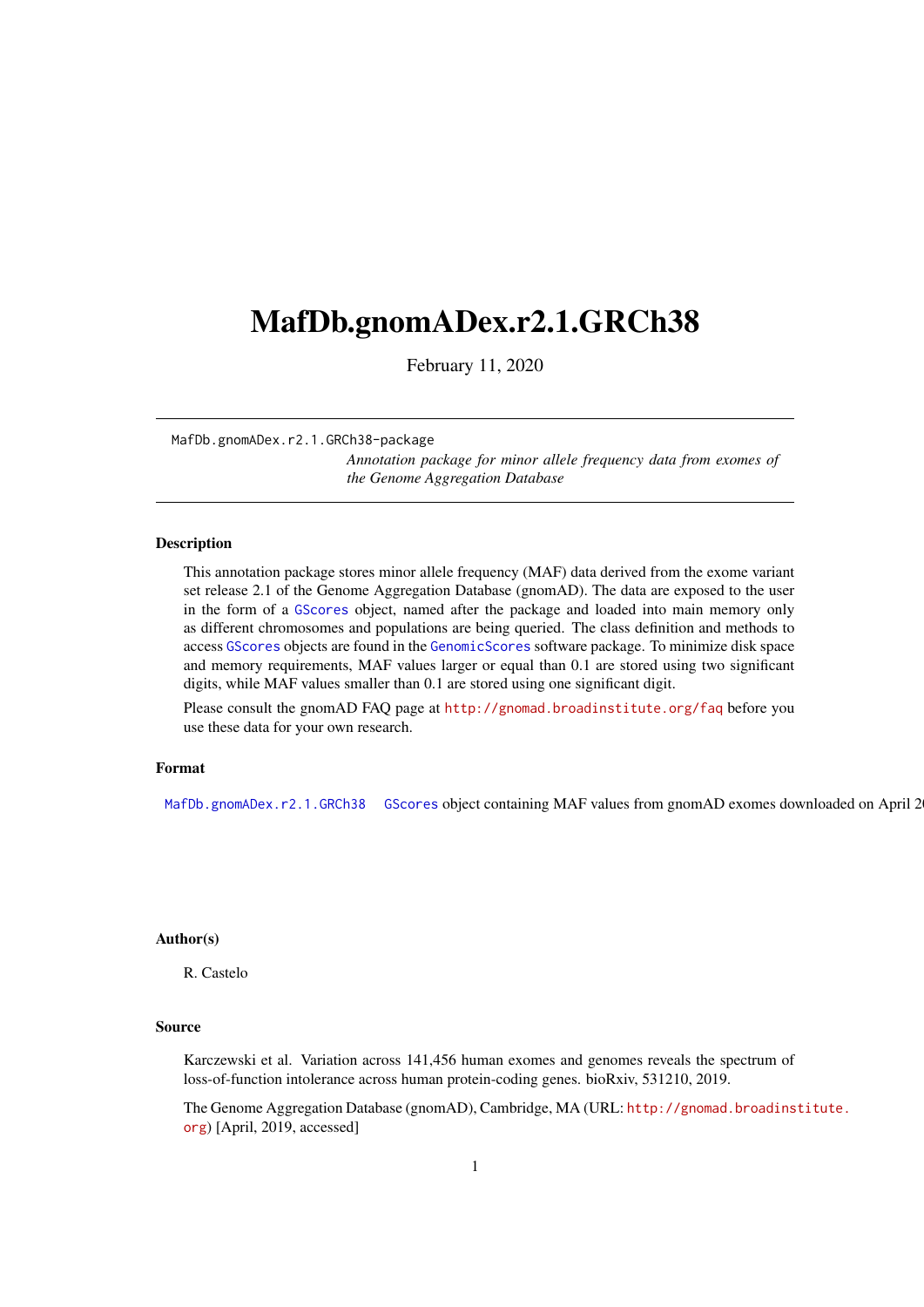### See Also

[GScores-class](#page-0-1) [gscores](#page-0-1) [GenomicScores](#page-0-1)

### Examples

library(SNPlocs.Hsapiens.dbSNP149.GRCh38) library(MafDb.gnomADex.r2.1.GRCh38)

ls("package:MafDb.gnomADex.r2.1.GRCh38")

mafdb <- MafDb.gnomADex.r2.1.GRCh38 mafdb citation(mafdb)

populations(mafdb)

## lookup allele frequencies for rs1129038, a SNP associated to blue and brown eye colors ## as reported by Eiberg et al. Blue eye color in humans may be caused by a perfectly associated ## founder mutation in a regulatory element located within the HERC2 gene inhibiting OCA2 expression. ## Human Genetics, 123(2):177-87, 2008 [http://www.ncbi.nlm.nih.gov/pubmed/18172690]

```
snpdb <- SNPlocs.Hsapiens.dbSNP149.GRCh38
rng <- snpsById(snpdb, ids="rs1129038")
rng
gscores(mafdb, rng)
gscores(mafdb, GRanges("15:28111713"))
```
<span id="page-1-0"></span>